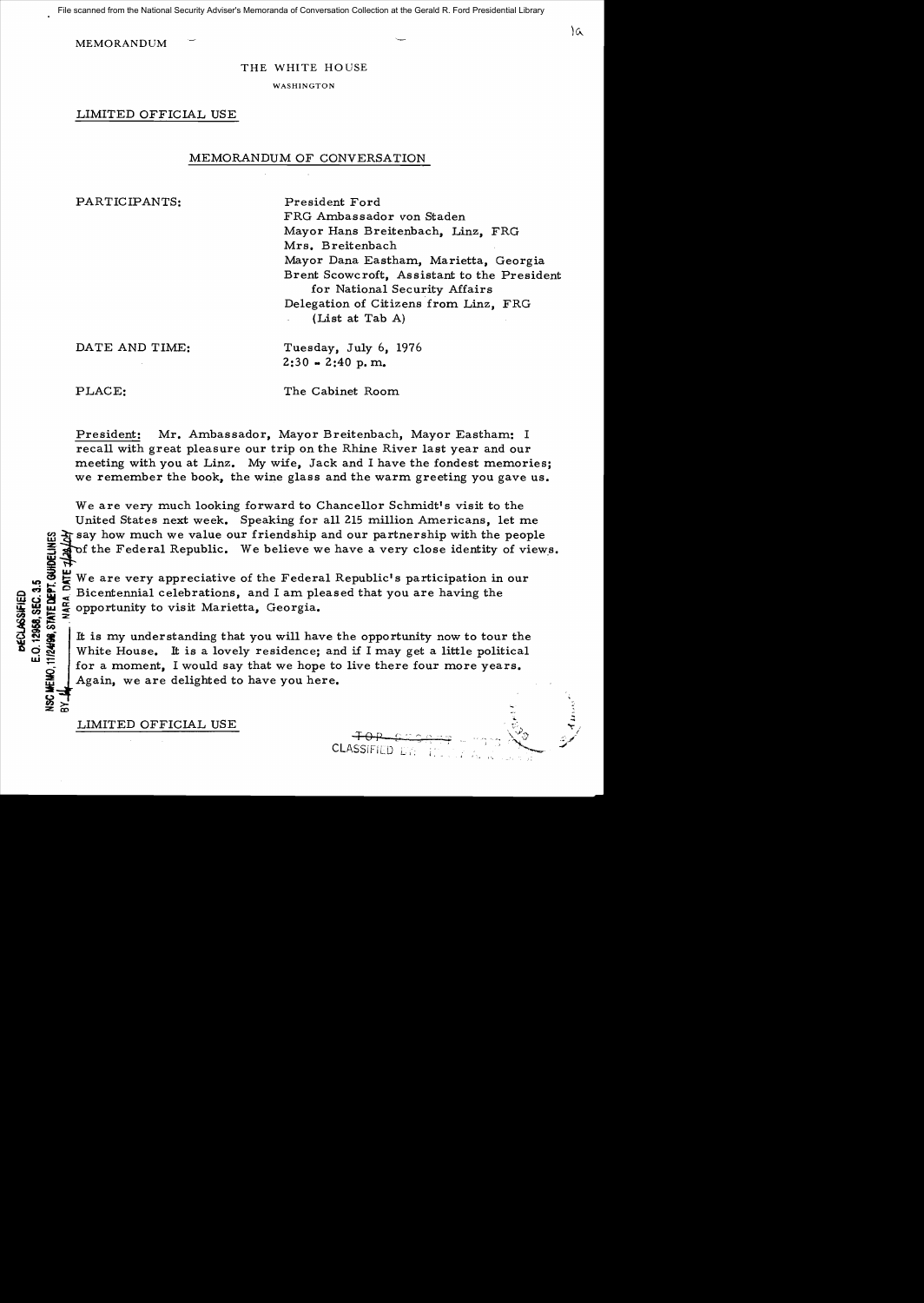### LIMITED OFFICIAL USE  $-2$  -

 $\ddot{\cdot}$ 

Mayor Breitenbach: Mr. President, I am very happy to be meeting with you for a second time, and we are all happy to be here for the Bicentennial celebration of the United States. Your Bicentennial symbolizes liberty, justice and human dignity; and we are happy to participate.

(The Mayor presents a framed picture to the President. )

This is an etching of Linz, about at the point where you landed last year.

President: I remember going ashore ... all those pretty girls. (Laughter)

Mayor Breitenbach: (Presenting a second framed photograph) This is a photo of the Honor Guard which received you last year.

President: It was a gorgeous trip. Thank you very much.

(The President then shook hands with each member of the delegation as they left the Cabinet Room to begin their tour of the White House Grounds. )



LIMITED OFFICIAL USE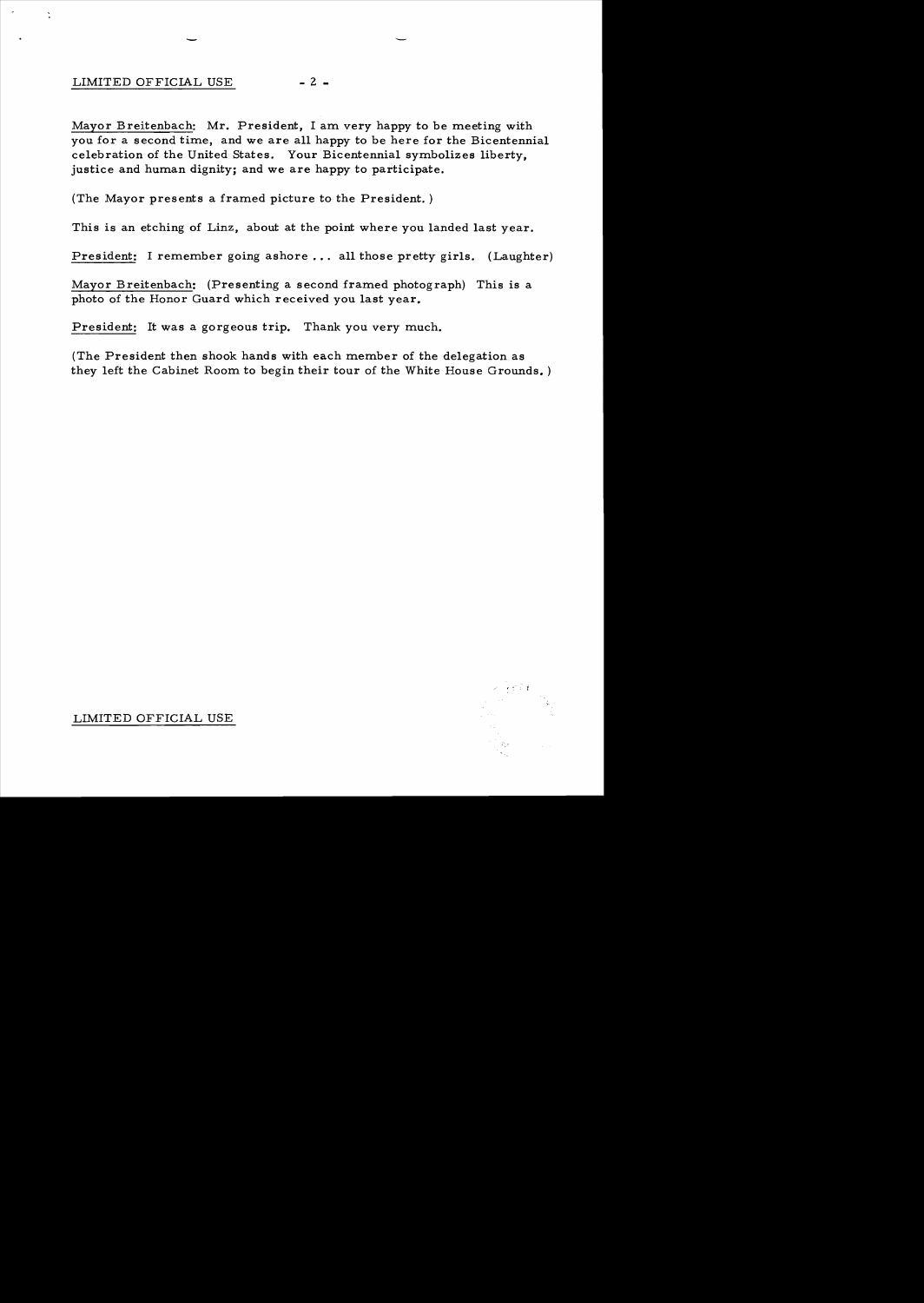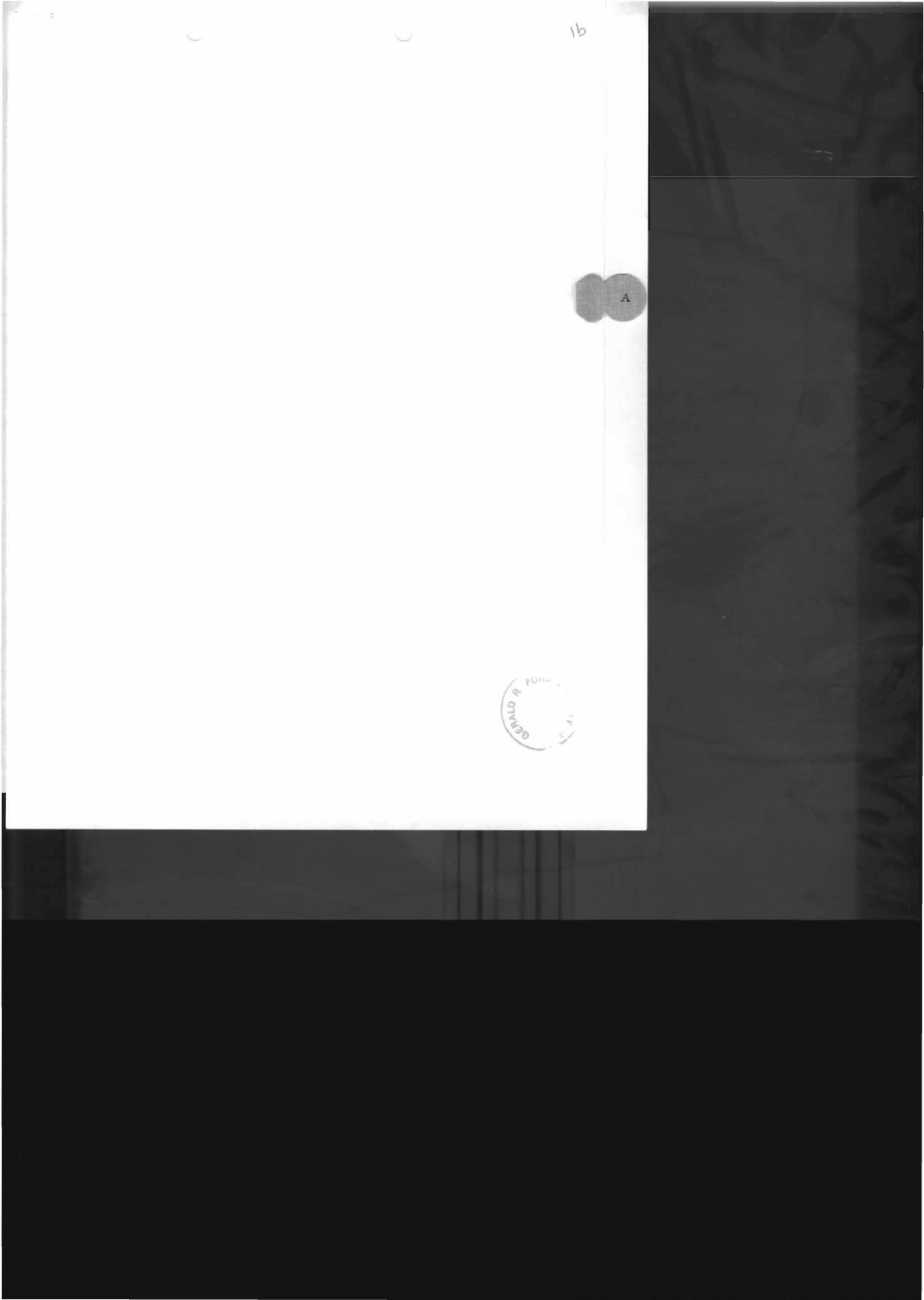AIYS AMERICA  $\epsilon$  inco 485 Madison Average New York, NY 10022

Phone 2421757 1056 Telex 236 520 (tram)

LINZ GROUP

# LIST OF PARTICIPANTS

Mr./Mrs. Breitenbach (Mayor of Linz)

Mr./Mrs. Hau (escort)

Mrs. Schenk

Mr. Stieldorf

Mr. Adenauer

Mr. Niedbal

Mr./Mrs. A. Stoffel

Mr./Mrs. Klockner

Mr. Demuth

Mr. Elfert

Mrs. Ehlen

Mrs. Hardt

Mrs. Theobald

Mrs. Schoop

Mr./Mrs. J. Stoffel

Mrs. Neuhaus

Mr. Meyer Mr. Fossemer Mrs. Nelles Mrs. Prangenberg Mr./Mrs. Gaebler Mrs. Bergmann Mrs. Engels Mr. Welter Mr. Eberz Mr./Mrs. Peiffer Mr./Mrs. Geisen Mr./Mrs. Wagner Mrs. Lueck Mrs. Klein Mrs. Flother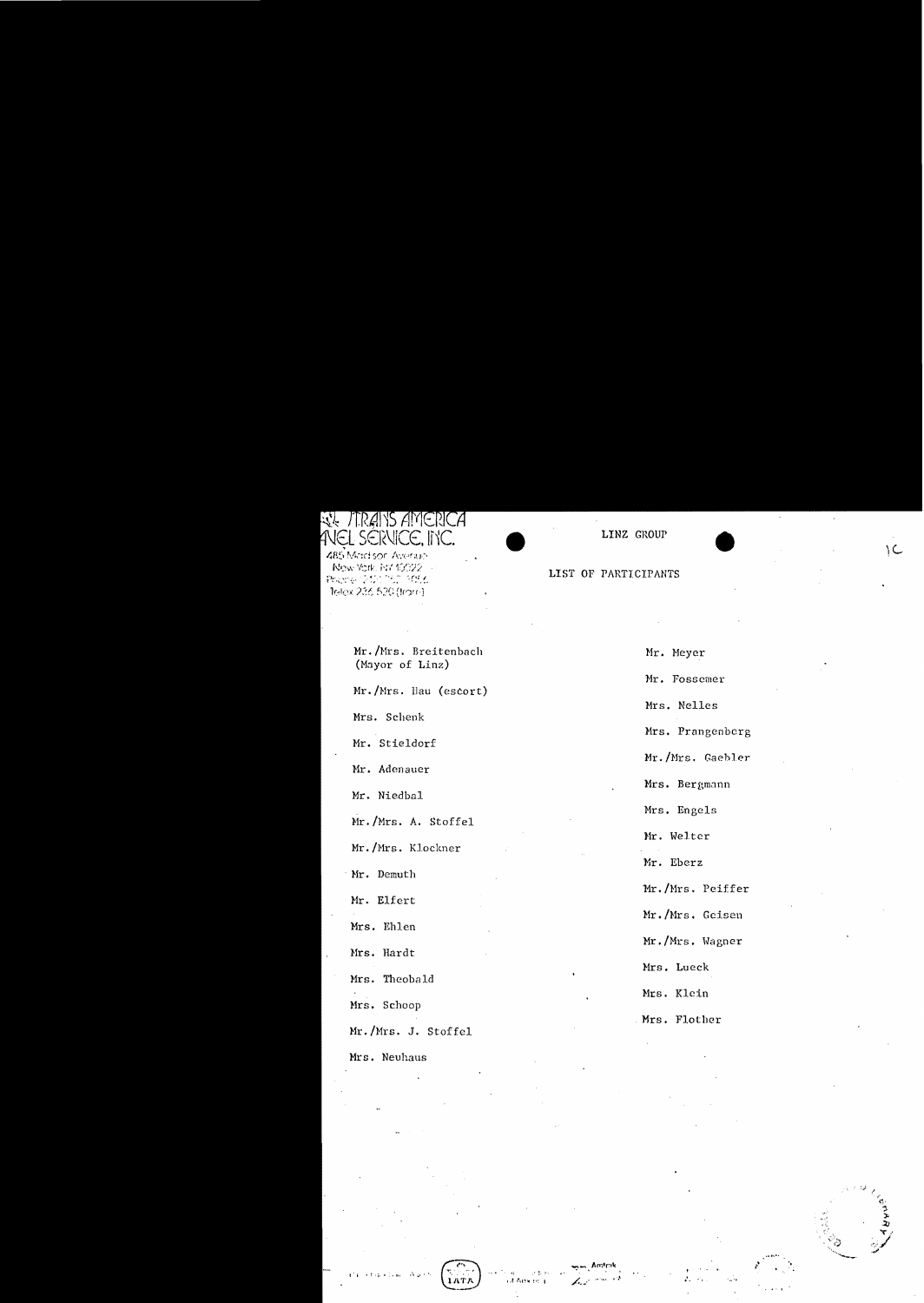MEMORANDUM

٠.

í.

## NATIONAL SECURITY COUNCIL

### LIMITED OFFICIAL USE ACTION

July 6, 1976 MEMORANDUM FOR BRENT SCOWCROFT FROM: Mr. Clift NT SCOWCROFT<br>Clift  $\overbrace{}$ 

SUBJECT:

President's Meeting with Mayor of Linz

The memorandum of conversation for your approval at Tab I covers the President's meeting with Mayor Breitenbach and the Linz delegation On Tuesday, July 6, 1976.

RECOMMENDATION

That you approve the memorandum of conversation at Tab 1.

 $\vee$  and

LIMITED OFFICIAL USE